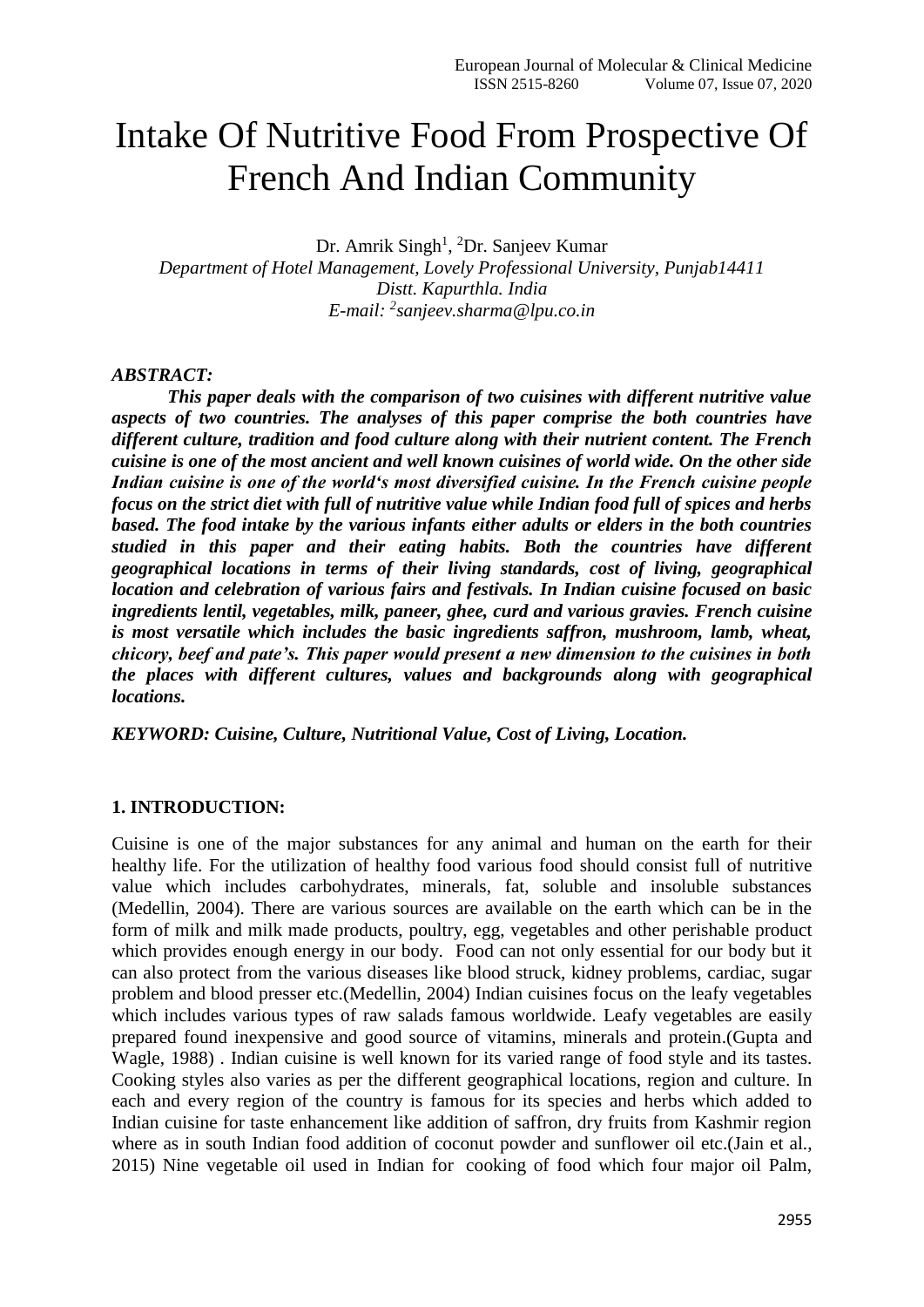soybean, rapeseed and sunflower two belong to lauric oil (coconut and palm-Kernel) which are different from fatty acid and remaining oils are cotton seed, groundnuts and olive.(Gunstone, 2011).

Indian food also enrich in the form of energy, carbohydrate, protein, cereals, lipids, minerals and enzymes. Wheat is the full source of goof energy, where wheat protein rich in glutamic acid and low in tryptophan. There are different product are produce from the wheat which includes Maida, Semolina, , Macaroni and Malted Wheat.The another and most important substance which commonly famous in all over India found ie Rice and it preperation. Rice is one of the staple meals more than half of the World populations. In the rice carbohydrate found near about 75%, protein found ear by 07% and rest of minerals and Enzymes.(Willcox et al., 2014) Apart from this Bajra, Jowar, Ragi, Maize/corn also famous in the Indian cuisine.(Srilakshmi, 2003) Herbs and spices are played crucial role in the Indian cuisine as medical properties. In India turmeric cultivation was found round 60 % of the total areas. Asia spices used by the various countries like India, China, Malaysia, Pakistan, Bangladesh, Indonesia, Taiwan, Haiti and Jamaica. It is used in around the Worlds because it helps to protect oral cancer.(Hutchins-Wolfbrandt and Mistry, 2011). Apart from this onion, garlic and ginger also used in Indian cuisine, it assumes that in ginger and garlic have therapeutic attributes like Antimicrobial, antithrombotic, anti-inflammatory and anti Cancer activities. (Krishnaswamy, 2008) Indian cuisine also includes abundant fruits and vegetables. Beside these, there are several kinds of herbs and spices as important ingredients, containing many phytochemicals with medicinal properties, adding taste to Indian cuisine.(Krishnaswamy, 2009) There are vital ingredients used in Indian cooking include turmeric, cloves, ginger, aniseed, mustard, saffron, cardamom and garlic. (Sengupta et al., 2004) French cuisine has undergone a lot of changes over the years. In the old medieval times French cuisine flaunted elaborate buffet and presentations. The food was rich flavored with species such as cinnamon, nutmeg, and a clove, and use of cold meat and charcuterie, was prominent.(Artusi, 2003) The diversity in this cuisine is attributed to its demography and close proximity to other countries. Food of France thought to be laced with butter and heavy sauces, but the cuisine of Provence which borders Italy uses olive oil, saffron, and tomato in the food, which is not seen in the other regions of the France.(Urry, 2002, Warde, 1997) North region includes Picardy and Nord-Pas-de-Calais. This region grows plant such as wheat, sugar, beets, and chicory. The products of northern France considered to be of very high quality and composed of stews such as carbonade, Marmite Dieppoise and beef stock etc.(Peterson, 2012) On the other hand southern France cuisine includes Midi-Pyrenees and Languedoc. (Bali, 2012) This cuisine of France is famous for Provencal cuisine and forms a part of the Mediterranean cuisine. There are many popular ingredients used in French cuisine are pig trotters, herring, belon oysters, tripe ,escargots, chicory, Petit Basque, Camebert etc. Apart from the ingredients many specialized in the French cuisine such as Ratatouille, Foie gras, Boeuf bourguignon, Crempe Suzette and Tarte tatin.

#### *Nutritional Value (Indian Cuisine):*

It is observe that major food consumed in India for breakfast are cereals, Roti, Dal, Parathas are mostly preferred in the northern zone of India which are made from wheat and various pulses.(Verotta and Macchi, 2015) While on the other side Idly, Dosa , Sambar, Vada are preffered in southern part of India which have rich content of rice and major content of proteins, fibres, carbohydrates, calcium and minerals. These all food has good nutritional value. During lunch time prefereed south Indian food consume rice with dishes prepared with carrot, potatoes, beans and green leafy vegetables which improve the eye sight and protect the human body from various types of infections.(Yamaguchi, 2012) These food items contribute towards a balance diet.(Srivastava and Singh, 2017) People of this region from India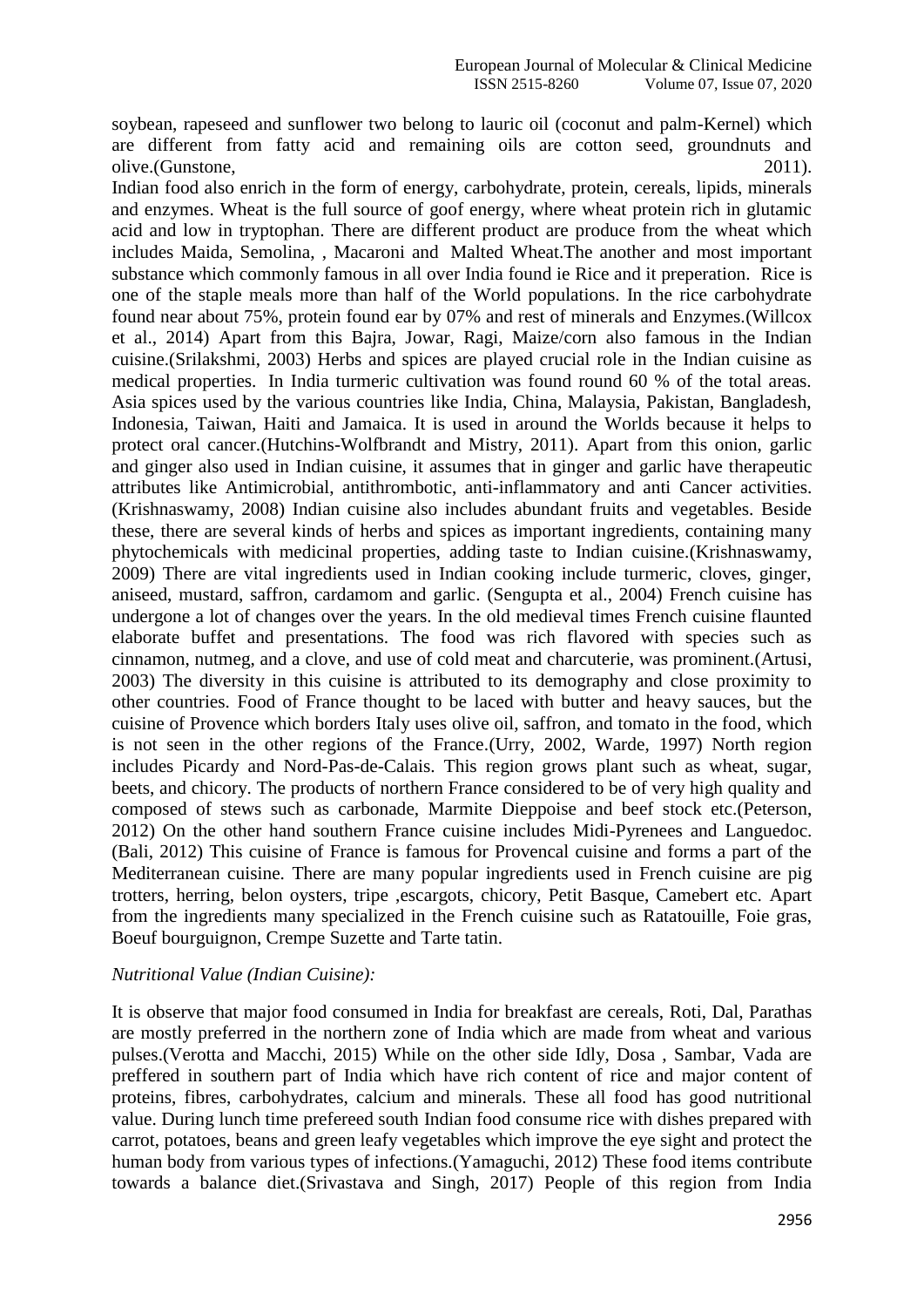consume many varieties of meat like chicken gravy, fried chicken, butter chicken, chicken masala along with the food. This food provides good quality of fibres and protein for healthy life style. (Ramón et al., 2005). North Indian people consume largely Rotis, Parathas, and other gravies along with it. Gravies may be of different range of species, pulses, vegetables and milk products also such as paneer added to increase the taste and nutrients present. (Remedios et al., 2016) People also consume same meal along with the curd and butter milk in the lunch and dinner as well to keep their body healthy and calm. (Clark, 1975)

## Table 1:

#### Indian Cuisine and French Cuisine

| Food           | <b>Indian Food</b>    | French Food             |  |  |  |  |  |
|----------------|-----------------------|-------------------------|--|--|--|--|--|
| 1 Breakfast    |                       |                         |  |  |  |  |  |
| $\mathbf{1}$   | <b>Stuff Parantha</b> | <b>Assorted Breads</b>  |  |  |  |  |  |
| $\overline{2}$ | Poori Bhaji           | <b>Assorted Cereals</b> |  |  |  |  |  |
| $\overline{3}$ | Dosa                  | <b>Bread Rolls</b>      |  |  |  |  |  |
| $\overline{4}$ | Upma                  | <b>Fruit Salad</b>      |  |  |  |  |  |
| 5              | Poha                  | Waffles                 |  |  |  |  |  |
| 6              | Idli                  |                         |  |  |  |  |  |
| $\overline{7}$ | Luchi                 |                         |  |  |  |  |  |
| 2 Lunch        |                       |                         |  |  |  |  |  |
| $\mathbf{1}$   | Tamatar Dhania Shorba | French Onion Soup       |  |  |  |  |  |
| $\overline{2}$ | Aloo Gobi             | Nicoise salad           |  |  |  |  |  |
| 3              | Chana Masala          | Cassoulet               |  |  |  |  |  |
| $\overline{4}$ | Chicken Masala        | Coq au vin              |  |  |  |  |  |
| 5              | Dal Makhani           | Beef bourguignon        |  |  |  |  |  |
| 6              | Dal Fry               | Chocolate soufflé       |  |  |  |  |  |
| 7              | Kadai Paneer          | Flamiche                |  |  |  |  |  |
| 8              | <b>Palak Paneer</b>   | Confit de canard        |  |  |  |  |  |
| 9              | Rice                  | Ratatouille             |  |  |  |  |  |
| 10             | <b>Assorted Roti</b>  | Tarte tatin             |  |  |  |  |  |
| 11             | Gulab jamun           | <b>Bread Roll</b>       |  |  |  |  |  |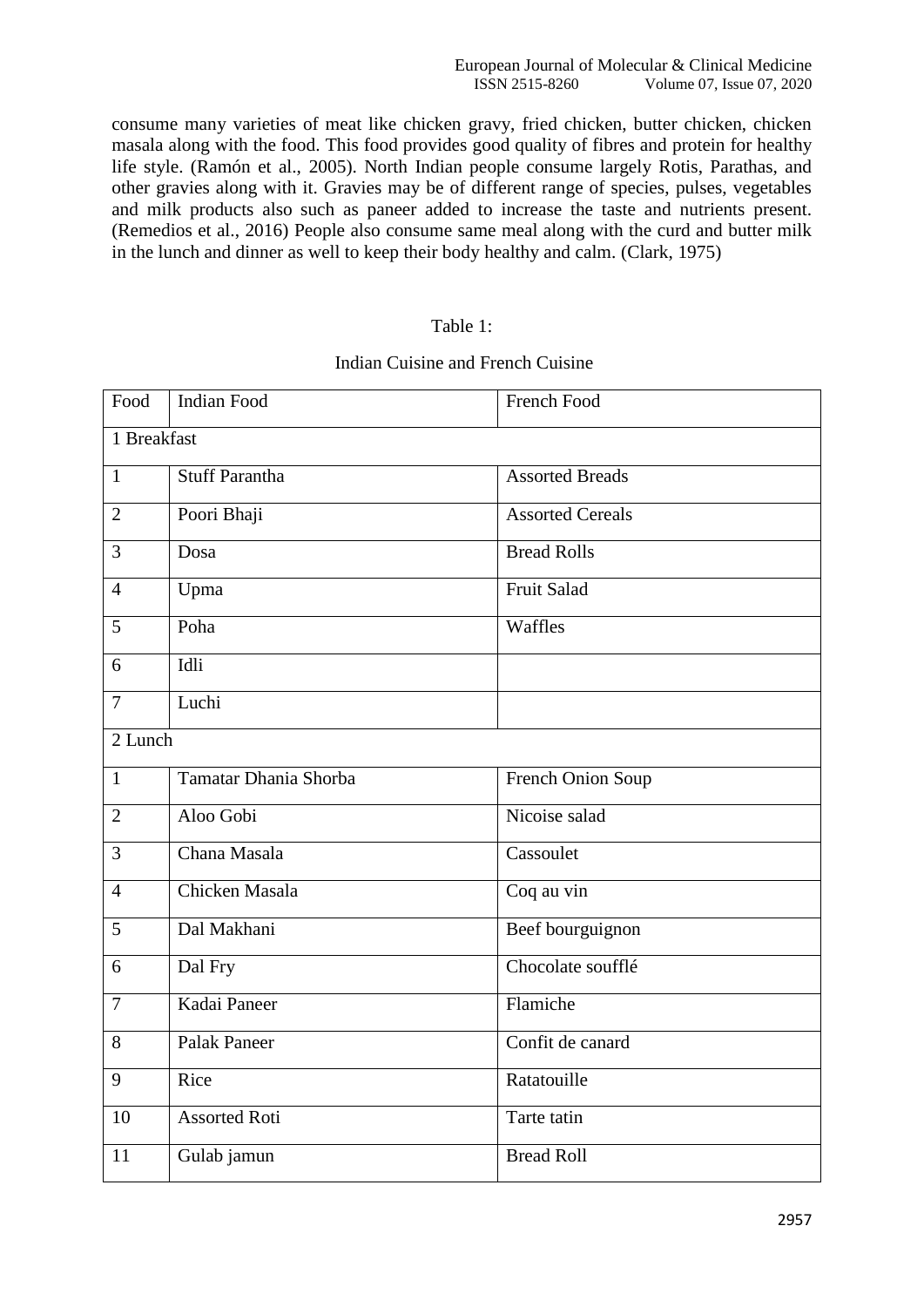| 3 Dinner       |                                |                               |
|----------------|--------------------------------|-------------------------------|
| $\mathbf{1}$   | Lentil Soup                    | <b>Salade Nicoise</b>         |
| $\overline{2}$ | Dum Aloo                       | <b>Roquefort Winter Salad</b> |
| 3              | Malai Kofta                    | Canard à l'Orange             |
| $\overline{4}$ | Kkadhi Pakora                  | <b>Salade Nicoise</b>         |
| 5              | Paneer Jalfrezi                | <b>Foie Gras</b>              |
| 6              | Okra                           | Truffles                      |
| 7              | Vege. Korma                    | Choucroute Garnie             |
| 8              | Lamb lollipops with mint pesto | Garbure                       |
| 9              | <b>Butter Chicken</b>          | Daube de Boeuf Provencal      |
| 10             | Tandoori Chicken               | Confit de canard              |
| 11             | Lamb Rogan Josh                | Poulet Basquaise              |
| 12             | Coconut basmati rice           | Poulet /Chicken Provençal     |
| 13             | Garlic Butter Naan             | Navarin D'Agneau              |
| 14             | Gajar Ka Halwa                 | Beef Chop / Côte de Boeuf     |
| 15             | Kheer                          | Spinach Soufflé               |
| 16             |                                | <b>Chicken Fricassee</b>      |
| 17             |                                | <b>Berthillon Sorbet</b>      |
| 18             |                                | <b>Pumpkin Mousse</b>         |
| 19             |                                | Crème Brûlée                  |
| 20             |                                | Pain au Chocolat              |

# *Nutritional Value (French Cuisine):*

People from France country prefers breakfast as a meal such as bread, toast , juice, fresh fruits, cereals, oat, omelet, sousage bacon salami along with French coffee (Trubek, 2000). French food consists of liquid and semi liquid which can digest easily and provides good source of energy to human body. During the lunch/ dinner time they prefer different varieties of soups along with salads which is enriched with various dressings and garnishes. (Peterson et al., 2015) It also includes meat, beef, lamb, pork, turkey, ghoose along with bread roll and brown gravies. This food is full of good nutritional value such as carbohydrates, minerals, proteins, calcium, vitamins and many more fatty acids which protect the human body from various infections and dieses.(Ray, 2005) French cuisine includes the food prepared through baked and sauté methods which will help to retain the more percentage of nutritive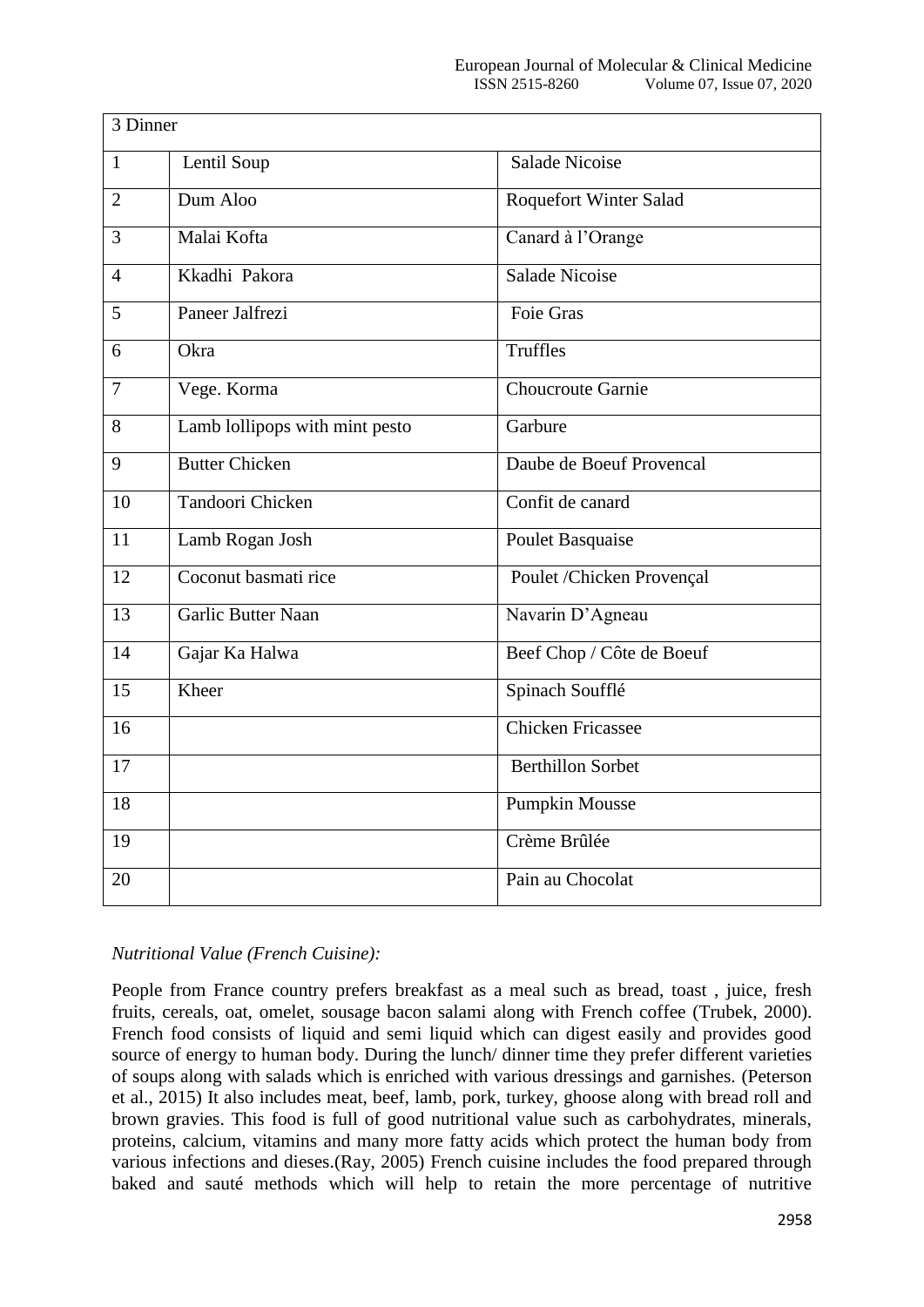value.(Ridgwell and Ridgway, 1987) It is proved that French food is one of the healthy foods and it also revealed that in Indian cuisine people prefers more species, oily and fried food while in the French food found more nutritive because of the herbs, species and style of cooking food. (Drewnowski et al., 1996)

## Table 2:

| <b>Breakfast</b> | Stuff             | Poori | Dosa  | Upma  | Poha              | Idli  | Luchi            |
|------------------|-------------------|-------|-------|-------|-------------------|-------|------------------|
| Items            | Parantha          | Bhaji |       |       |                   |       |                  |
| Calories         | 306               | 85    | 80    | 132   | 158               | 58    | 95               |
| Protein          | $8.2 \text{ gm}$  | 3.8gm | 2.8gm | 3.5gm | 2.9 <sub>gm</sub> | 1.6gm | $1.2$ gm         |
| Carbohydrates    | $40.4 \text{ gm}$ | 12gm  | 17gm  | 21gm  | 35gm              | 12gm  | 8.1 gm           |
| Fat              | $12.7 \text{ gm}$ | 3gm   | 2gm   | 4gm   | 0.2gm             | 0.4gm | $6.4 \text{ gm}$ |
|                  |                   |       |       |       |                   |       |                  |

## Nutritive value in Indian Breakfast

# Table 3:

| Lunch  | Tamat             | Alo              | Chan | Chick  | Dal  | Dal              | Kada            | Pala            | Rice             | Assort            | Gula             |
|--------|-------------------|------------------|------|--------|------|------------------|-----------------|-----------------|------------------|-------------------|------------------|
| Dishe  | ar                | $\mathbf{O}$     | a    | en     |      |                  | $\mathbf{1}$    | $\bf k$         |                  | ed                | $\mathbf b$      |
| S      |                   | Gob              |      | Masal  | Makh | <b>Fry</b>       |                 |                 |                  |                   |                  |
|        | Dhani             | 1                |      | a      | ai   |                  | Pane            | Pane            |                  | Roti              |                  |
|        | a                 |                  | Masa |        |      |                  | er              | er              |                  |                   | Jam              |
|        | Shorb             |                  | la   |        |      |                  |                 |                 |                  |                   | un               |
|        | a                 |                  |      |        |      |                  |                 |                 |                  |                   |                  |
| Calori | 94                | 111              | 281  | 126    | 330  | 178              | 367             | 366             | 205              | 120               | 149              |
| es     |                   |                  |      |        |      |                  |                 |                 |                  |                   |                  |
| Protei | 2.4 <sub>gm</sub> | 2.5 <sub>g</sub> | 7.7g | 14.36g | 13gm | 8.1g             | 17g             | 15g             | 4.3 <sub>g</sub> | 3.1 <sub>gm</sub> | 1.9 <sub>g</sub> |
| n      |                   | m                | m    | m      |      | m                | m               | m               | m                |                   | m                |
| Carbo  | 12.2 <sub>g</sub> | 15g              | 29g  | 3.2gm  | 31gm | 21g              | 10 <sub>g</sub> | 10 <sub>g</sub> | 45g              | 18gm              | 20g              |
| hydrat | m                 | m                | m    |        |      | m                | m               | m               | m                |                   | m                |
| es     |                   |                  |      |        |      |                  |                 |                 |                  |                   |                  |
| Fat    | 3.8gm             | 5.5 <sub>g</sub> | 16g  | 6.12g  | 19gm | 7.8 <sub>g</sub> | 29g             | 30 <sub>g</sub> | 0.4 <sub>g</sub> | 3.7gm             | 7.3g             |
|        |                   | m                | m    | m      |      | m                | m               | m               | m                |                   | m                |

# Nutritive value in Indian Lunch Dishes

## Table 4:

Nutritive value in Indian Dinner Dishes

 $\overline{1}$ 

| Lent         | Du            |     | Ma   Kka   Pan |      |     | Ve              | La               |     | Butt   Tand   La   Coc   Ga   Gaj   Kh           |         |              |     |    |     |
|--------------|---------------|-----|----------------|------|-----|-----------------|------------------|-----|--------------------------------------------------|---------|--------------|-----|----|-----|
| $\mathbf{i}$ | m             | lai | dhi            | eer  | Okr | $\mathsf{I}$ g. | mb               | er  | oori                                             | $\ln b$ | onut rlic ar |     |    | eer |
|              | Al            |     |                |      | a   |                 |                  |     | kor   Loll   chic   Chic   Ro   Rice   But   Hal |         |              |     |    |     |
| Sou          | <sub>00</sub> | Ko  | Pak            |      |     | ma              | 1 <sub>D</sub> O | ken | $\mathsf{ken}$                                   | gan     |              | ter | wa |     |
|              |               | fta | ora            | Jalf |     |                 | Wit              |     |                                                  | Jos     |              | Na  |    |     |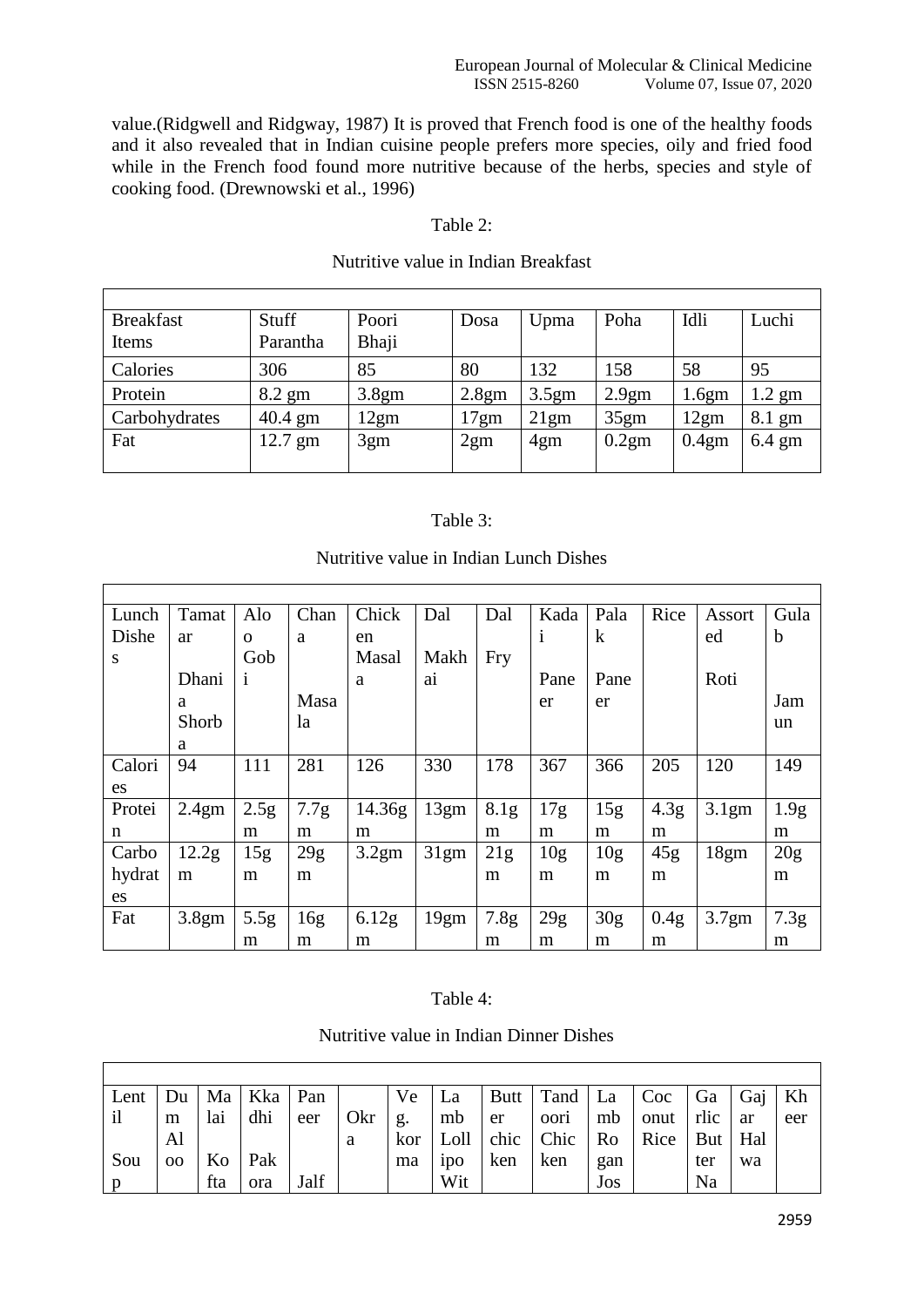|              |                |                |     | rezi            |                  |          | $\boldsymbol{\mathrm{h}}$<br>Pest<br>$\mathbf{O}$ |                 |                  | $\boldsymbol{h}$ |                  | an  |                 |     |
|--------------|----------------|----------------|-----|-----------------|------------------|----------|---------------------------------------------------|-----------------|------------------|------------------|------------------|-----|-----------------|-----|
| Calo         | 24             | 28             | 248 | 137             | 18               | 33       | 149                                               | 355             | 263              | 223              | 160              | 31  | 275             | 26  |
| ries         | $\overline{0}$ | $\overline{0}$ |     |                 |                  | $\Omega$ |                                                   |                 |                  |                  |                  | 3   |                 | 3   |
| Prot         | 3g             | 5g             | 7.2 | 4g              | 1.5 <sub>g</sub> | 8g       | 0.22                                              | 23g             | 31g              | 17g              | 3gm              | 8.7 | 5.6             | 8.3 |
| ein          | m              | m              | gm  | m               | m                | m        | gm                                                | m               | m                | m                |                  | gm  | gm              | gm  |
| Carb         | 11             | 13             | 20g | 6g              | 3.6 <sub>g</sub> | 52       | 45g                                               | 14 <sub>g</sub> | 6.1 <sub>g</sub> | 11g              | 33g              | 45  | 35 <sub>g</sub> | 35  |
| $\mathbf{O}$ | gm             | gm             | m   | m               | m                | gm       | m                                                 | m               | m                | m                | m                | gm  | m               | gm  |
| hydr         |                |                |     |                 |                  |          |                                                   |                 |                  |                  |                  |     |                 |     |
| ates         |                |                |     |                 |                  |          |                                                   |                 |                  |                  |                  |     |                 |     |
| Fat          | 20             | 23             | 16g | 10 <sub>g</sub> | 0.02             | 9g       | 8.79                                              | 23g             | 12g              | 13g              | 1.5 <sub>g</sub> | 11  | 13g             | 4.2 |
|              | gm             | gm             | m   | m               | gm               | m        | gm                                                | m               | m                | m                | m                | gm  | m               | gm  |
|              |                |                |     |                 |                  |          |                                                   |                 |                  |                  |                  |     |                 |     |
|              |                |                |     |                 |                  |          |                                                   |                 |                  |                  |                  |     |                 |     |
|              |                |                |     |                 |                  |          | $\mathbf{r}$                                      |                 | $\sim$           |                  |                  |     |                 |     |

Sources: <https://www.nutritionix.com/>

*Food and age group in India:*

# *Kids:*

Food for kids between the age group of 1-5 years offered with large varieties such as peeled slices of fruits, boiled eggs, milk, cooked vegetables like boiled potato, mashed idlis, upma, poha, coconut chutney, oatmeal, mashed rice with dal, chapattis, Kichidi, malted Ragi porridge, wheat Payasam and kheer etc.(Mueller‐Harvey, 2006) in order to build strong immune system.(Mennell, 1996) We should provide them good amount of protein, fat, minerals and calcium so that they do not have any kind of deficiency at their early phase of life. (Abramson, 2007) Infant cannot take large quantity of diet at one time so they should be given small amount of food at regular intervals. (Otaru et al., 2011)

# *Teenagers:*

Teenagers with age group between 11-18 years are more energetic and young with a phase of evolution from kids to adult and required lot of energy and supplements. They consume lots of rice, cereals, potato, noodles, pasta and plenty of fruits. Apart from these milk and milk based products and exercise which will make them strengthen and physically fit. They also tend to take fried items such as samosa, sprig roll, pakoda , French fries, aloo tikki, biryani and other non-veg variety. They consume lots of healthy and unhealthy food. (Carl et al., 1938)

# *Adults:*

Adults consume any kind of food which is available similar to the food of teenager consumed.

# *Food and age group in France:*

French people have different eating habits and it also vary region wise where the common fact identified that people take three major meals in a day.(Monneuse et al., 1997) They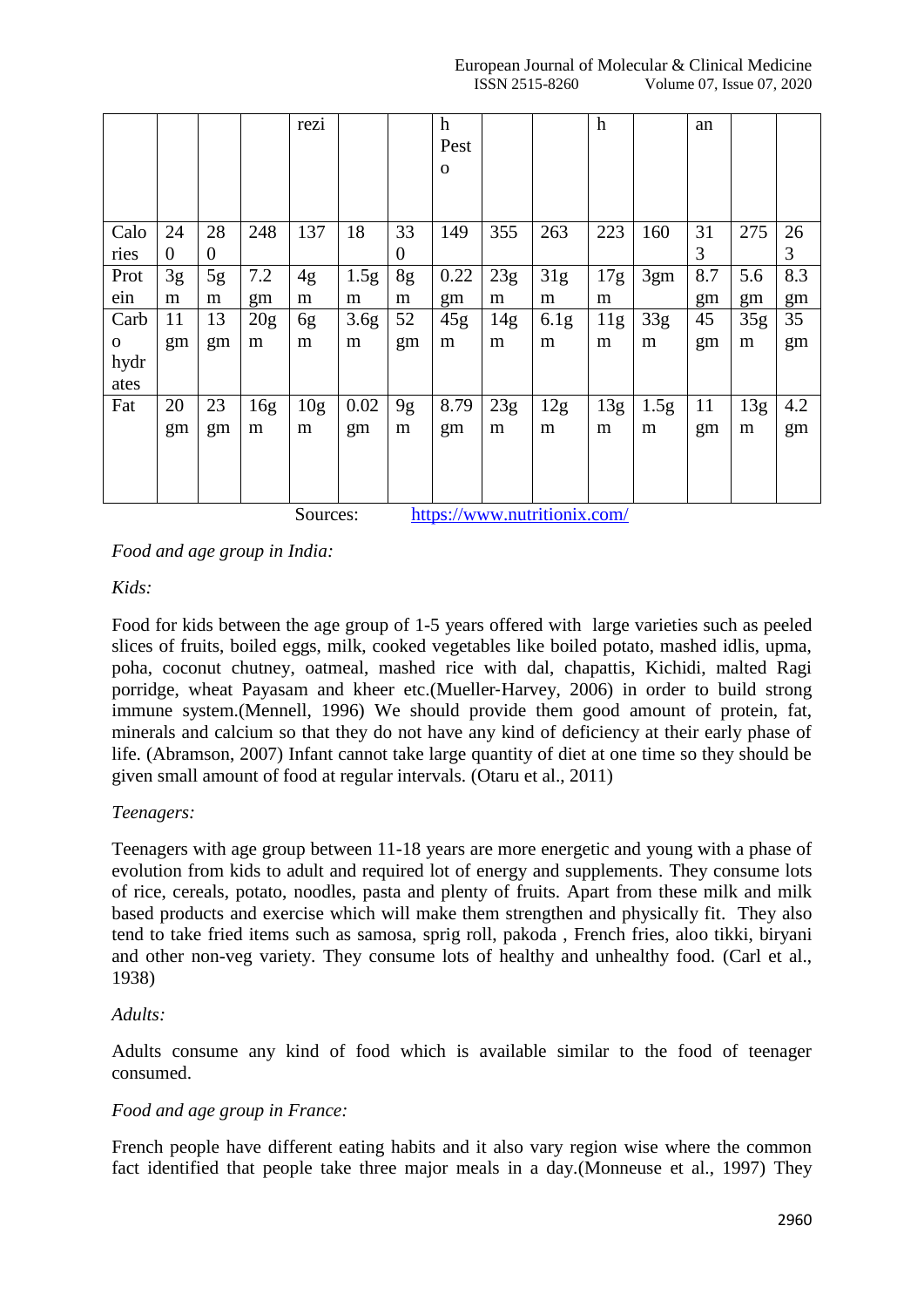prefer in the breakfast croissants filled with chocolate and almond paste along with black coffee. During the lunch time they also preferably love to eat beef, pork, poultry, game and charcuterie along with hem sauces and cold meat. French people also give preference for eating of fresh vegetables which includes lettuce, leafy green, tomatoes, onions, string beans, egg plant, zucchini and other related by products.(Story et al., 2002) French people cannot leave without eating cheese. (Bailly et al., 2012)There are five hundred varieties of cheese are served along with French bread. Cheese course can also be replaced with yogurt. On the other hand in case of beverages they prefers dry alcoholic beverages which does not consist of any sweet such as Champagne, Vermouth, Gin, Fino and amontillado etc. (Erenoglu et al., 2006).

Various studies have been done in this aspect and significant findings have been observed (Pathania et al. 2020; Kumar et al. 2020; Singh et al.,2020, Panghal et al. 2019, Chawla et al. 2020, Kaur et al. 2019, Panghal et al. 2018).

# **2. REFERENCES:**

- [1] Abramson, J. 2007. *Food Culture in France*, Greenwood Publishing Group.
- [2] Artusi, P. 2003. *Science In The Kitchen And The Art of Eating Well*, University of Toronto Press.
- [3] Bailly, N., Maitre, I., Amanda, M., Hervé, C. & Alaphilippe, D. 2012. The Dutch Eating Behaviour Questionnaire (Debq). Assessment of Eating Behaviour In An Aging French Population. *Appetite,* 59**,** 853-858.
- [4] Bali, P. S. 2012. *International Cuisine and Food Production Management*, Oxford University Press.
- [5] Carl, F., Foster, R., Hinote, J. & Church, H. L. 1938. *Food And Nutrition: I. Breakfasts; Ii. Supper and Picnic Lunches*, [University Of Missouri, College of Agriculture].
- [6] Clark, P. P. 1975. Thoughts For Food, I: French Cuisine and French Culture. *The French Review,* 49**,** 32-41.
- [7] Drewnowski, A., Henderson, S. A., Shore, A., Fischler, C., Preziosi, P. & Hercberg, S. 1996. Diet Quality and Dietary Diversity In France: Implications For The French Paradox. *Journal of The American Dietetic Association,* 96**,** 663-669.
- [8] Erenoglu, N., Ayranci, U. & Son, O. 2006. Eating Habits Reported By Secondary School Students In A City of West Turkey. *Eating Behaviors,* 7**,** 348-354.
- [9] Gunstone, F. 2011. *Vegetable Oils in Food Technology: Composition, Properties and Uses*, John Wiley & Sons.
- [10] Gupta, K. & Wagle, D. 1988. Nutritional and Anti nutritional Factors of Green Leafy Vegetables. *Journal of Agricultural and Food Chemistry,* 36**,** 472-474.
- [11] Hutchins-Wolfbrandt, A. & Mistry, A. M. 2011. Dietary Turmeric Potentially Reduces The Risk of Cancer. *Asian Pac J Cancer Prev,* 12**,** 3169-3173.
- [12] Jain, A., Rakhi, N. & Bagler, G. 2015. Analysis of Food Pairing In Regional Cuisines Of India. *Plos One,* 10**,** E0139539.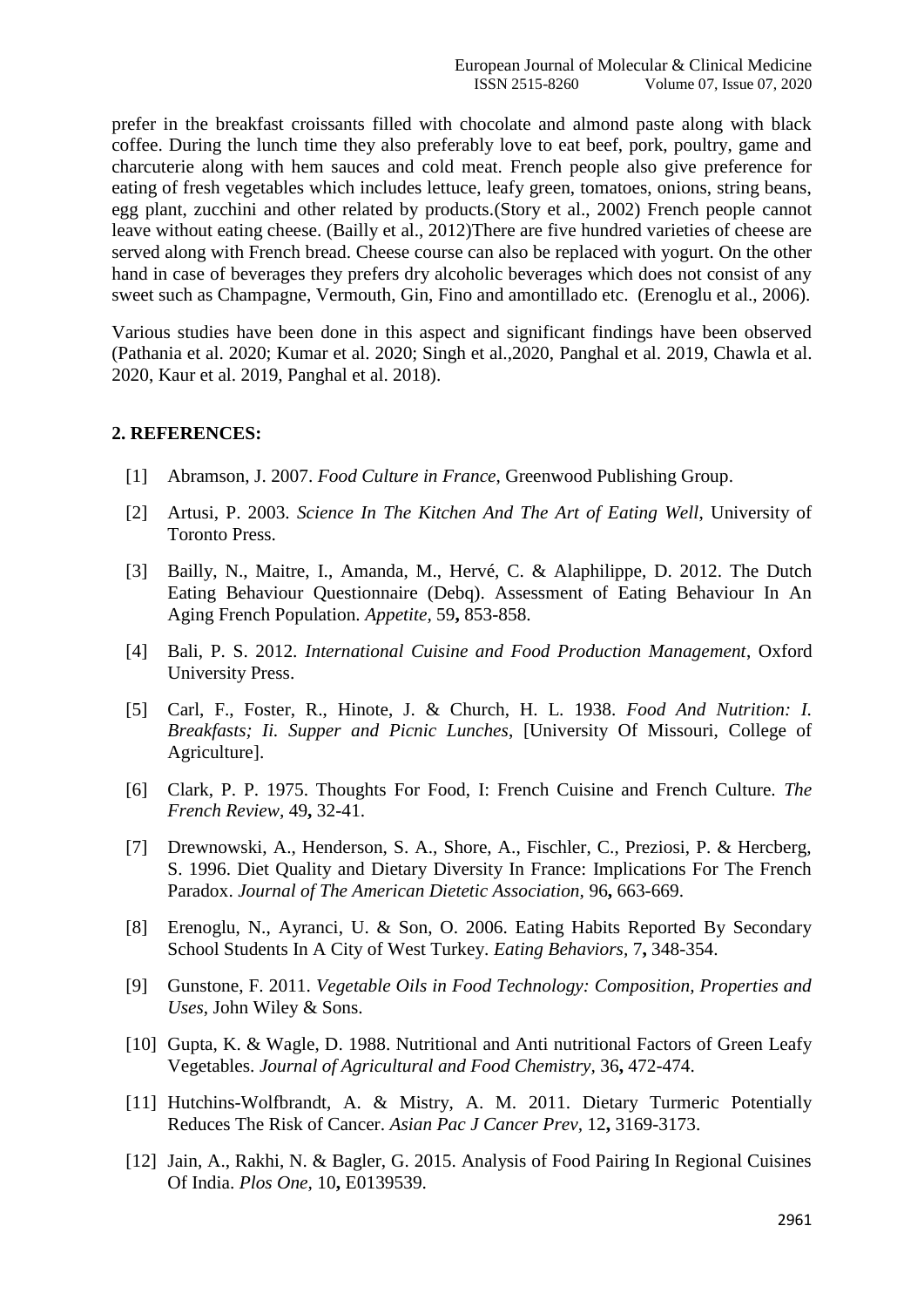- [13] Krishnaswamy, K. 2008. Traditional Indian Spices and Their Health Significance. *Asia Pacific Journal of Clinical Nutrition,* 17**,** 265-268.
- [14] Krishnaswamy, K. 2009. *Turmeric: The Salt of The Orient Is The Spice of Life*, Allied Publishers.
- [15] Medellin, R. A. 2004. Ecological, Taxonomic, and Physiological Correlates of Cave Use By Mexican Bats. *Journal of Mammalogy,* 85**,** 675-687.
- [16] Mennell, S. 1996. *All Manners Of Food: Eating And Taste in England And France From The Middle Ages To The Present*, University Of Illinois Press.
- [17] Monneuse, M., Bellisle, F. & Koppert, G. 1997. Eating Habits, Food And Health Related Attitudes And Beliefs Reported By French Students. *European Journal of Clinical Nutrition,* 51**,** 46.
- [18] Mueller-Harvey, I. 2006. Unravelling The Conundrum Of Tannins In Animal Nutrition And Health. *Journal Of The Science Of Food And Agriculture,* 86**,** 2010- 2037.
- [19] Otaru, S., Adamu, A., Ehoche, O. & Makun, H. 2011. Effects Of Varying The Level Of Palm Oil On Feed Intake, Milk Yield And Composition And Postpartum Weight Changes Of Red Sokoto Goats. *Small Ruminant Research,* 96**,** 25-35.
- [20] Peterson, H. H., Taylor, M. R. & Baudouin, Q. 2015. Preferences Of Locavores Favoring Community Supported Agriculture in The United States And France. *Ecological Economics,* 119**,** 64-73.
- [21] Peterson, J. 2012. *Glorious French Food: A Fresh Approach to The Classics*, Houghton Mifflin Harcourt.
- [22] Ramón, D., Genovés, S., Gil, J. & Herrero, O. 2005. Milestones In Wine Biotechnology. *Minerva Biotecnologica,* 17**,** 33.
- [23] Ray, K. 2005. Accounting For Taste: The Triumph Of French Cuisine. *Social Forces,* 84**,** 616-617.
- [24] Remedios, C., Bhasker, A. G., Dhulla, N., Dhar, S. & Lakdawala, M. 2016. Bariatric Nutrition Guidelines For The Indian Population. *Obesity Surgery,* 26**,** 1057-1068.
- [25] Ridgwell, J. & Ridgway, J. 1987. *Food Around The World*, Oxford University Press, Usa.
- [26] Sengupta, A., Ghosh, S., Bhattacharjee, S. & Das, S. 2004. Indian Food Ingredients and Cancer Prevention-An Experimental Evaluation Of Anticarcinogenic Effects Of Garlic In Rat Colon. *Asian Pacific Journal Of Cancer Prevention,* 5**,** 126-132.
- [27] Srilakshmi, B. 2003. *Food Science*, New Age International.
- [28] Srivastava, S. & Singh, K. 2017. International Journal Of Current Medical And Pharmaceutical Research.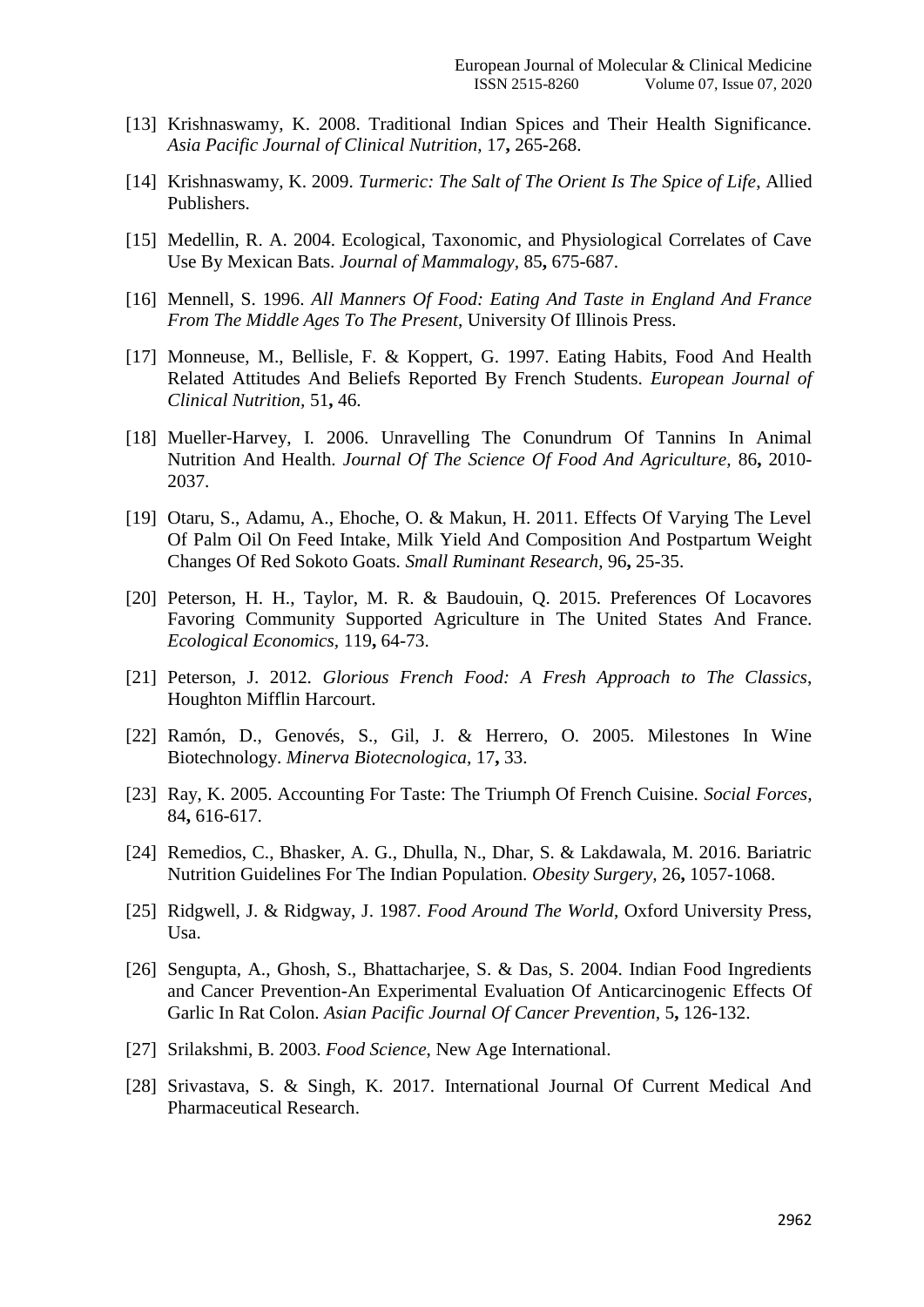- [29] Story, M., Neumark-Sztainer, D. & French, S. 2002. Individual and Environmental Influences On Adolescent Eating Behaviors. *Journal of The American Dietetic Association,* 102**,** S40-S51.
- [30] Trubek, A. B. 2000. *Haute Cuisine: How The French Invented The Culinary Profession*, University Of Pennsylvania Press.
- [31] Urry, J. 2002. *The Tourist Gaze*, Sage.
- [32] Verotta, L. & Macchi, M. P. 2015. 9 Healing Influences. *Connecting Indian Wisdom and Western Science: Plant Usage For Nutrition And Health***,** 147.
- [33] Warde, A. 1997. *Consumption, Food And Taste*, Sage.
- [34] Willcox, D. C., Scapagnini, G. & Willcox, B. J. 2014. Healthy Aging Diets Other Than The Mediterranean: A Focus On The Okinawan Diet. *Mechanisms of Ageing and Development,* 136**,** 148-162.
- [35] Yamaguchi, M. 2012. *World Vegetables: Principles, Production and Nutritive Values*, Springer Science & Business Media.
- [36] Pathania R., Chawla P., Khan H., Kaushik R., Khan M. An assessment of potential nutritive and medicinal properties of Mucuna pruriens: a natural food legume. 3 Biotech,10(6),2020.
- [37] Kumar A., Kaur A., Tomer V., Rasane P., Gupta K. Development of nutricereals and milk-based beverage: Process optimization and validation of improved nutritional properties. Journal of Food Process Engineering,43(1),2020.
- [38] Singh J., Rasane P., Kaur S., Kumar V., Dhawan K., Mahato D.K., Malhotra S., Sarma C., Kaur D., Bhattacharya J. Nutritional interventions and considerations for the development of low calorie or sugar free foods. Current Diabetes Reviews, 16(4),2020.
- [39] Kaur P., Sharma P., Kumar V., Panghal A., Kaur J., Gat Y. Effect of addition of flaxseed flour on phytochemical, physicochemical, nutritional, and textural properties of cookies. Journal of the Saudi Society of Agricultural Sciences,18(4), 2019.
- [40] Panghal A., Kaur R., Janghu S., Sharma P., Sharma P., Chhikara N. Nutritional, phytochemical, functional and sensorial attributes of Syzygium cumini L. pulp incorporated pasta.
- [41] Chawla P., Kumar V., Bains A., Singh R., Sadh P.K., Kaushik R., Kumar N. Improvement of Mineral Absorption and Nutritional Properties of Citrullus vulgaris Seeds Using Solid-State Fermentation. Journal of the American College of Nutrition, 2020.
- [42] Kaur J., Kumar V., Goyal A., Tanwar B., Gat Y., Prasad R., Suri S. Energy drinks: health effects and consumer safety. Nutrition and Food Science,49(6),2019.
- [43] Gupta K., Kumar A., Tomer V., Kumar V., Saini M. Potential of Colocasia leaves in human nutrition: Review on nutritional and phytochemical properties. Journal of Food Biochemistry, 43(7),2019.